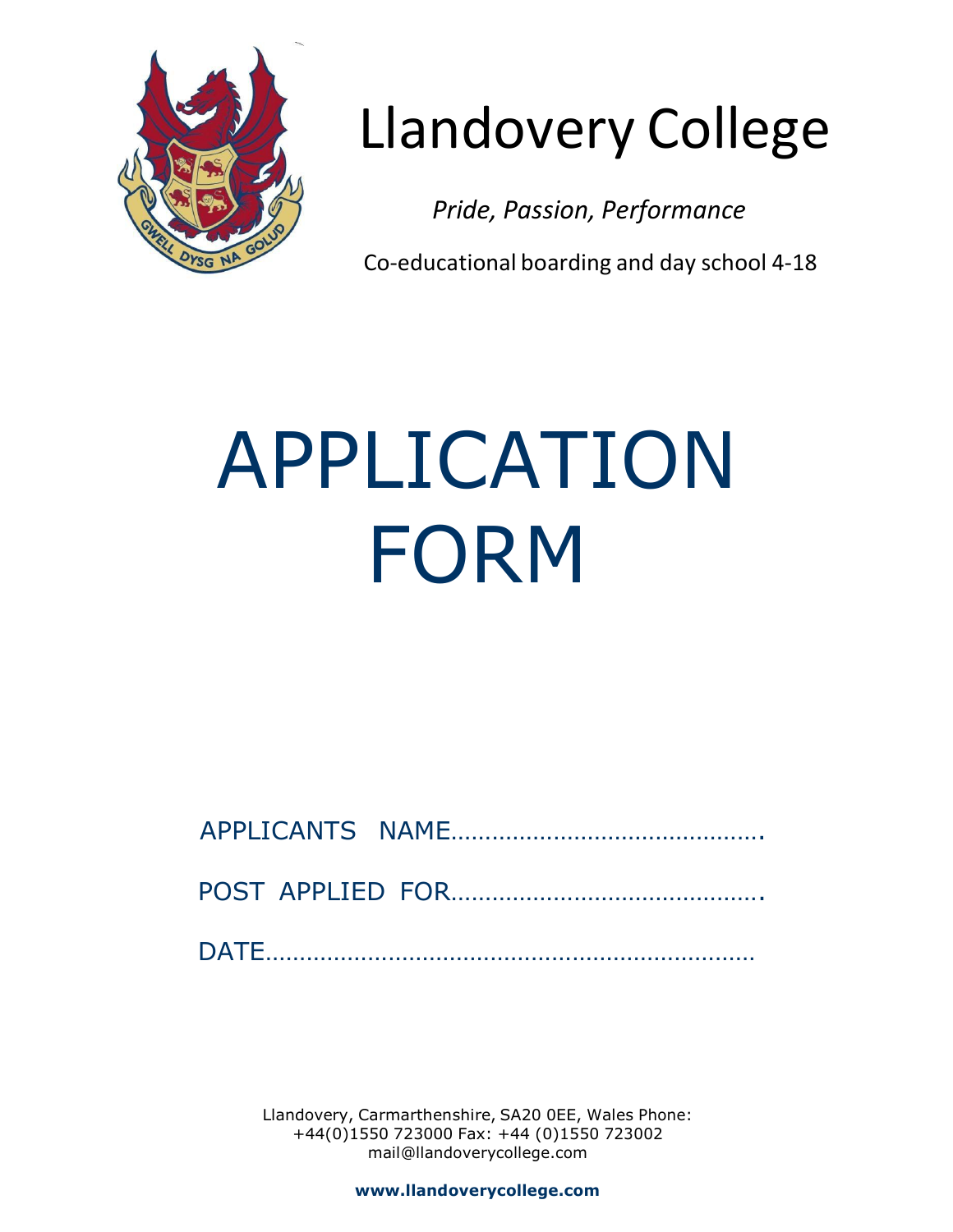# **APPLICATION FOR A TEACHING POST STRICTLY CONFIDENTIAL**

Please type or write in black ink

| <b>PERSONAL DETAILS (Block Capitals)</b> |                                                                                                                                                                                    |
|------------------------------------------|------------------------------------------------------------------------------------------------------------------------------------------------------------------------------------|
|                                          |                                                                                                                                                                                    |
|                                          |                                                                                                                                                                                    |
|                                          |                                                                                                                                                                                    |
|                                          |                                                                                                                                                                                    |
| Do you have QTS? YES / NO                | Are you registered with the GTC? YES / NO                                                                                                                                          |
|                                          |                                                                                                                                                                                    |
|                                          |                                                                                                                                                                                    |
|                                          |                                                                                                                                                                                    |
|                                          |                                                                                                                                                                                    |
|                                          |                                                                                                                                                                                    |
|                                          |                                                                                                                                                                                    |
|                                          |                                                                                                                                                                                    |
|                                          |                                                                                                                                                                                    |
|                                          |                                                                                                                                                                                    |
|                                          |                                                                                                                                                                                    |
|                                          | Names, addresses and telephone number of two referees. Indicate their professional<br>relationship with you; for applicants currently teaching, one referee should be your present |
| headteacher.                             |                                                                                                                                                                                    |
|                                          |                                                                                                                                                                                    |
|                                          |                                                                                                                                                                                    |
|                                          |                                                                                                                                                                                    |
|                                          |                                                                                                                                                                                    |
|                                          |                                                                                                                                                                                    |
|                                          |                                                                                                                                                                                    |
|                                          |                                                                                                                                                                                    |
|                                          | Please turn over                                                                                                                                                                   |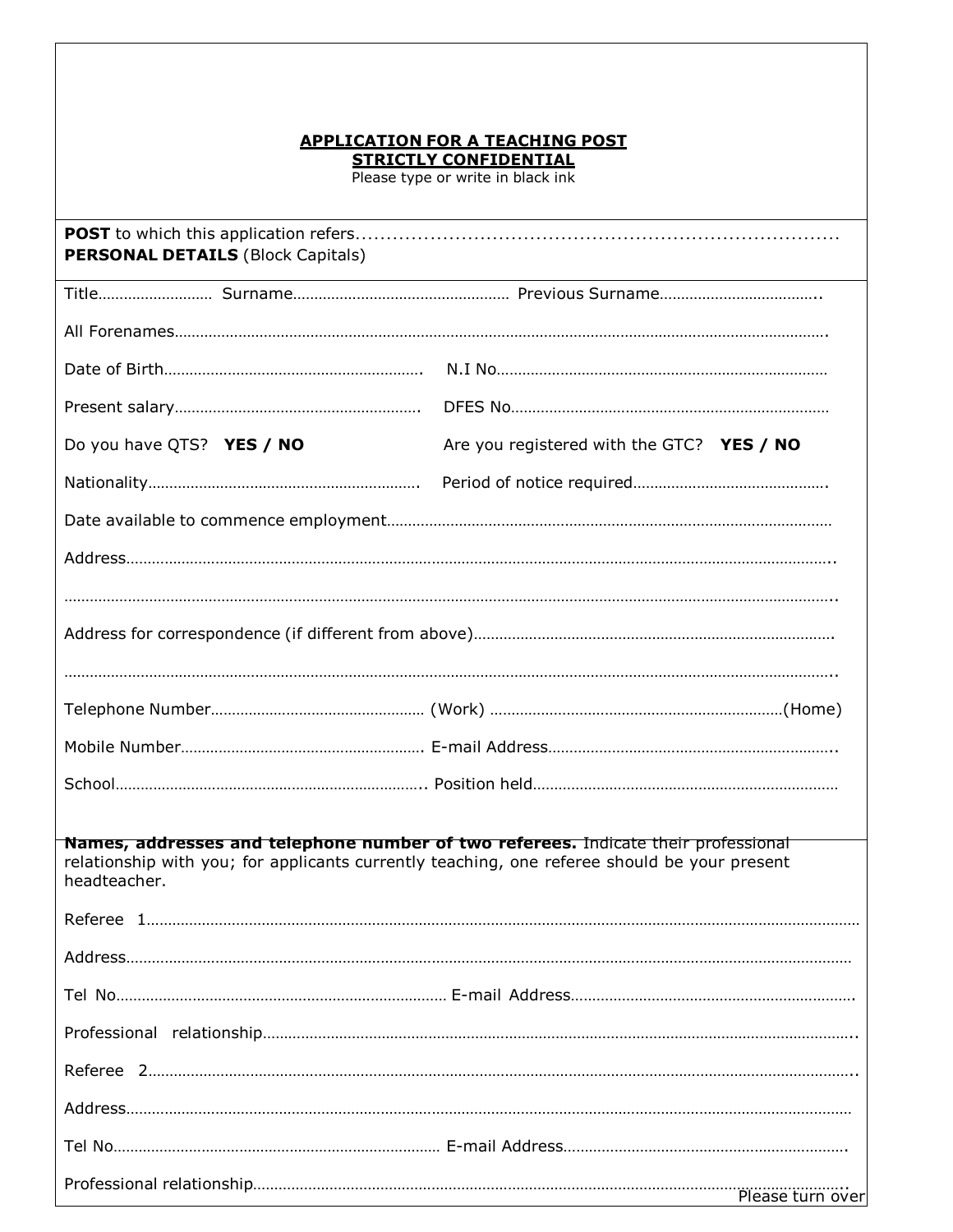| <b>EDUCATION, QUALIFICATIONS AND EXPERIENCE</b>                                                                                                                                            |                                             |               |                  |              |
|--------------------------------------------------------------------------------------------------------------------------------------------------------------------------------------------|---------------------------------------------|---------------|------------------|--------------|
| <b>Education (from age 16)</b>                                                                                                                                                             |                                             |               |                  |              |
| School(s)                                                                                                                                                                                  |                                             | <b>Dates</b>  | A Level subjects | Grade        |
|                                                                                                                                                                                            |                                             |               |                  |              |
|                                                                                                                                                                                            |                                             |               |                  |              |
|                                                                                                                                                                                            |                                             |               |                  |              |
|                                                                                                                                                                                            |                                             |               |                  |              |
|                                                                                                                                                                                            |                                             |               |                  |              |
|                                                                                                                                                                                            |                                             |               |                  |              |
| Higher Education (indicate whether full or part time)                                                                                                                                      |                                             |               |                  |              |
| University / College                                                                                                                                                                       | <b>Dates</b>                                | Qualification | Subject (s)      | <b>Class</b> |
|                                                                                                                                                                                            |                                             |               |                  |              |
|                                                                                                                                                                                            |                                             |               |                  |              |
|                                                                                                                                                                                            |                                             |               |                  |              |
|                                                                                                                                                                                            |                                             |               |                  |              |
|                                                                                                                                                                                            |                                             |               |                  |              |
|                                                                                                                                                                                            |                                             |               |                  |              |
|                                                                                                                                                                                            |                                             |               |                  |              |
| <b>Professional Qualifications (teaching and other)</b>                                                                                                                                    |                                             |               |                  |              |
| <b>University / College</b>                                                                                                                                                                |                                             |               |                  |              |
| (Awarding Body)                                                                                                                                                                            |                                             | <b>Dates</b>  | Qualification    | Subject(s)   |
|                                                                                                                                                                                            |                                             |               |                  |              |
|                                                                                                                                                                                            |                                             |               |                  |              |
|                                                                                                                                                                                            |                                             |               |                  |              |
|                                                                                                                                                                                            |                                             |               |                  |              |
|                                                                                                                                                                                            |                                             |               |                  |              |
|                                                                                                                                                                                            |                                             |               |                  |              |
|                                                                                                                                                                                            | Other specialist qualifications, with dates |               |                  |              |
|                                                                                                                                                                                            |                                             |               |                  |              |
|                                                                                                                                                                                            |                                             |               |                  |              |
|                                                                                                                                                                                            |                                             |               |                  |              |
|                                                                                                                                                                                            |                                             |               |                  |              |
|                                                                                                                                                                                            |                                             |               |                  |              |
|                                                                                                                                                                                            |                                             |               |                  |              |
|                                                                                                                                                                                            |                                             |               |                  |              |
|                                                                                                                                                                                            |                                             |               |                  |              |
|                                                                                                                                                                                            |                                             |               |                  |              |
|                                                                                                                                                                                            |                                             |               |                  |              |
|                                                                                                                                                                                            |                                             |               |                  |              |
|                                                                                                                                                                                            |                                             |               |                  |              |
|                                                                                                                                                                                            |                                             |               |                  |              |
| Extra-curricular Activities give details of activities (eg games, outdoor pursuits), stating your<br>experience and qualifications.<br><b>PASTORAL</b> give details of pastoral experience |                                             |               |                  |              |
|                                                                                                                                                                                            |                                             |               |                  |              |
|                                                                                                                                                                                            |                                             |               |                  |              |
|                                                                                                                                                                                            |                                             |               |                  |              |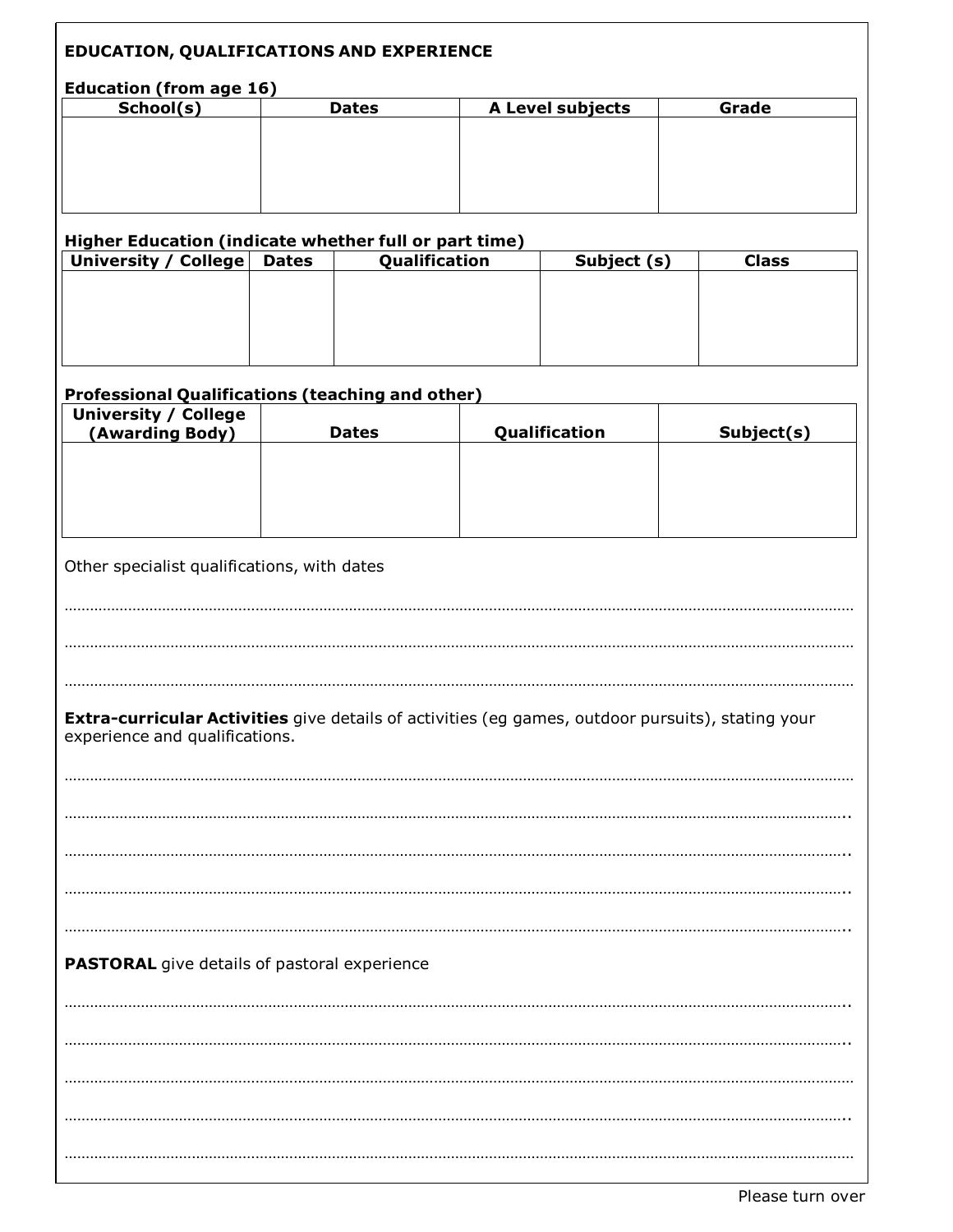# **TEACHING EXPERIENCE**

Include full name of school, age range, your status and reason for leaving (most recent first). You should account for any gaps in employment.

|                         | <b>Dates</b> |               |                    |  |  |  |
|-------------------------|--------------|---------------|--------------------|--|--|--|
| <b>Teaching Post(s)</b> | From         | $\mathsf{To}$ | Reason for leaving |  |  |  |
|                         |              |               |                    |  |  |  |
|                         |              |               |                    |  |  |  |
|                         |              |               |                    |  |  |  |
|                         |              |               |                    |  |  |  |
|                         |              |               |                    |  |  |  |
|                         |              |               |                    |  |  |  |
|                         |              |               |                    |  |  |  |
|                         |              |               |                    |  |  |  |
|                         |              |               |                    |  |  |  |
|                         |              |               |                    |  |  |  |
|                         |              |               |                    |  |  |  |
|                         |              |               |                    |  |  |  |
|                         |              |               |                    |  |  |  |
|                         |              |               |                    |  |  |  |

# **PROFESSIONAL NON-TEACHING EXPERIENCE**

|                                                                                   | <b>Dates</b>                                                              |    |                    |  |  |  |
|-----------------------------------------------------------------------------------|---------------------------------------------------------------------------|----|--------------------|--|--|--|
| Post(s)                                                                           | <b>From</b>                                                               | To | Reason for leaving |  |  |  |
|                                                                                   |                                                                           |    |                    |  |  |  |
|                                                                                   |                                                                           |    |                    |  |  |  |
|                                                                                   |                                                                           |    |                    |  |  |  |
|                                                                                   |                                                                           |    |                    |  |  |  |
|                                                                                   |                                                                           |    |                    |  |  |  |
|                                                                                   |                                                                           |    |                    |  |  |  |
|                                                                                   |                                                                           |    |                    |  |  |  |
|                                                                                   |                                                                           |    |                    |  |  |  |
|                                                                                   |                                                                           |    |                    |  |  |  |
|                                                                                   |                                                                           |    |                    |  |  |  |
|                                                                                   |                                                                           |    |                    |  |  |  |
|                                                                                   |                                                                           |    |                    |  |  |  |
|                                                                                   |                                                                           |    |                    |  |  |  |
|                                                                                   |                                                                           |    |                    |  |  |  |
|                                                                                   |                                                                           |    |                    |  |  |  |
|                                                                                   |                                                                           |    |                    |  |  |  |
| FURTHER INFORMATION TO SUPPORT YOUR APPLICATION IN THE FORM OF A LETTER, TOGETHER |                                                                           |    |                    |  |  |  |
|                                                                                   | WITH THE COMPLETED MEDICAL STATEMENT DOCUMENT, SHOULD BE POSTED TO THE HR |    |                    |  |  |  |
| DEPARTMENT TOGETHER WITH THIS APPLICATION FORM.                                   |                                                                           |    |                    |  |  |  |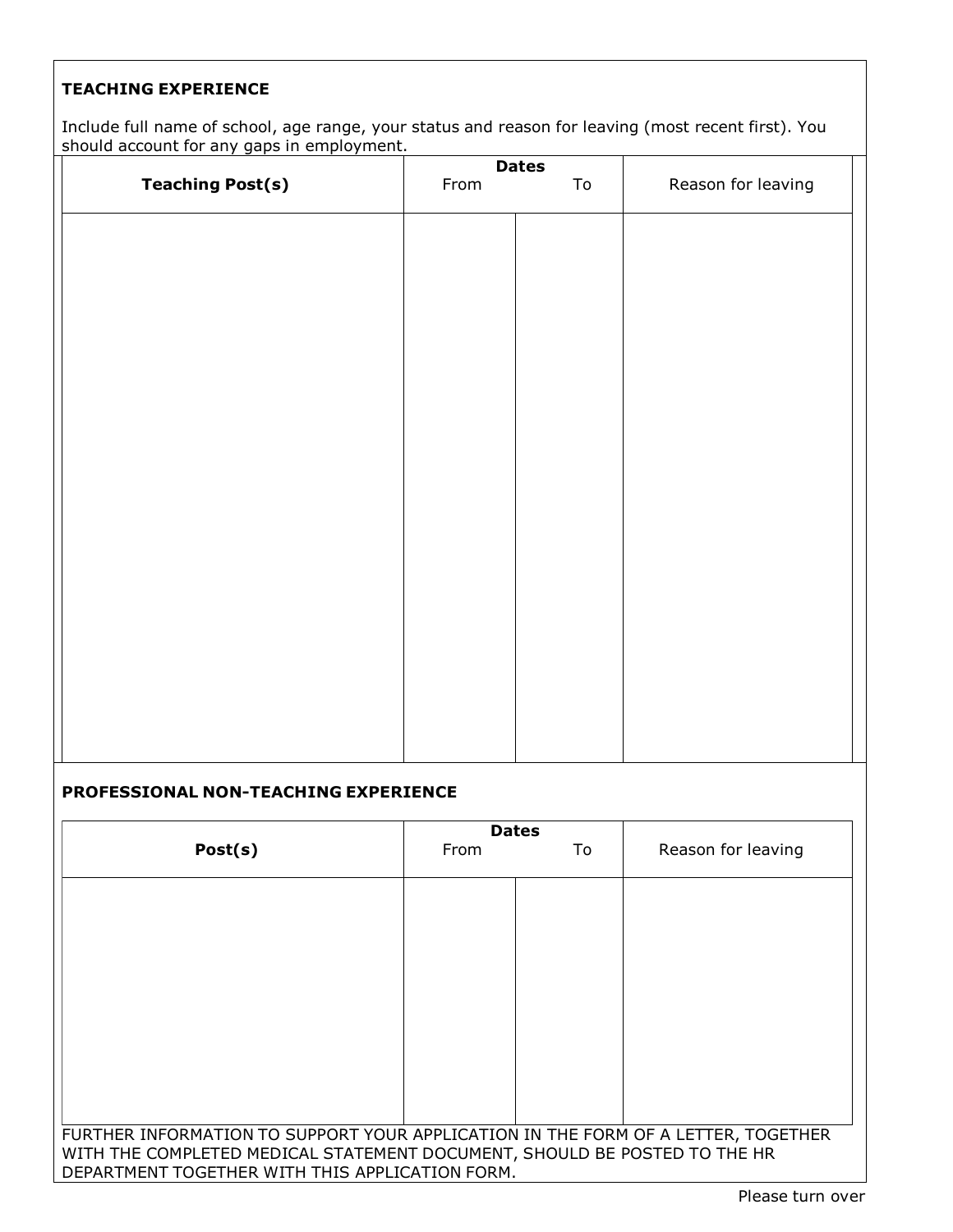# **PROFESSIONAL DEVELOPMENT**

Outline in-service training you have undertaken in the last three years

| <b>Course Details</b> | Length | <b>Date</b> | <b>Organised by</b> |
|-----------------------|--------|-------------|---------------------|
|                       |        |             |                     |
|                       |        |             |                     |
|                       |        |             |                     |
|                       |        |             |                     |
|                       |        |             |                     |
|                       |        |             |                     |
|                       |        |             |                     |

# **Continuation:**

# **Notes**

- 1. It is our practice to contact referees prior to the interview process.
- 2. Candidates are reminded that canvassing of members of the School's Trustee Body will disqualify their application.
- 3. Individuals whose qualifications have been obtained outside ENGLAND AND WALES should attach a copy of their letter recognition from NARIC.

# **Declaration**

I confirm that I have completed, signed and agree to the bound by the undertakings set out on the Application Coversheet.

I confirm that the information given on this form and that given on any other document supplied is, to the best of my knowledge, true and complete. Any false statement may be sufficient cause for rejection or, if employed dismissal.

Data Protection Act 1988 – I understand that the information or data I have supplied may be processed and held on the computer, and will be processed and held on personal records if I am appointed. The data may be processed by Llandovery College for the purposes of equality monitoring, compiling statistics, and for the keeping of other employment records. By signing and returning this application form I will be deemed to information which may be considered to be sensitive personal data. I confirm that any previous employer may be approached by Llandovery College to verify any particular experience or qualification.

| -- |  |
|----|--|
|----|--|

Please turn over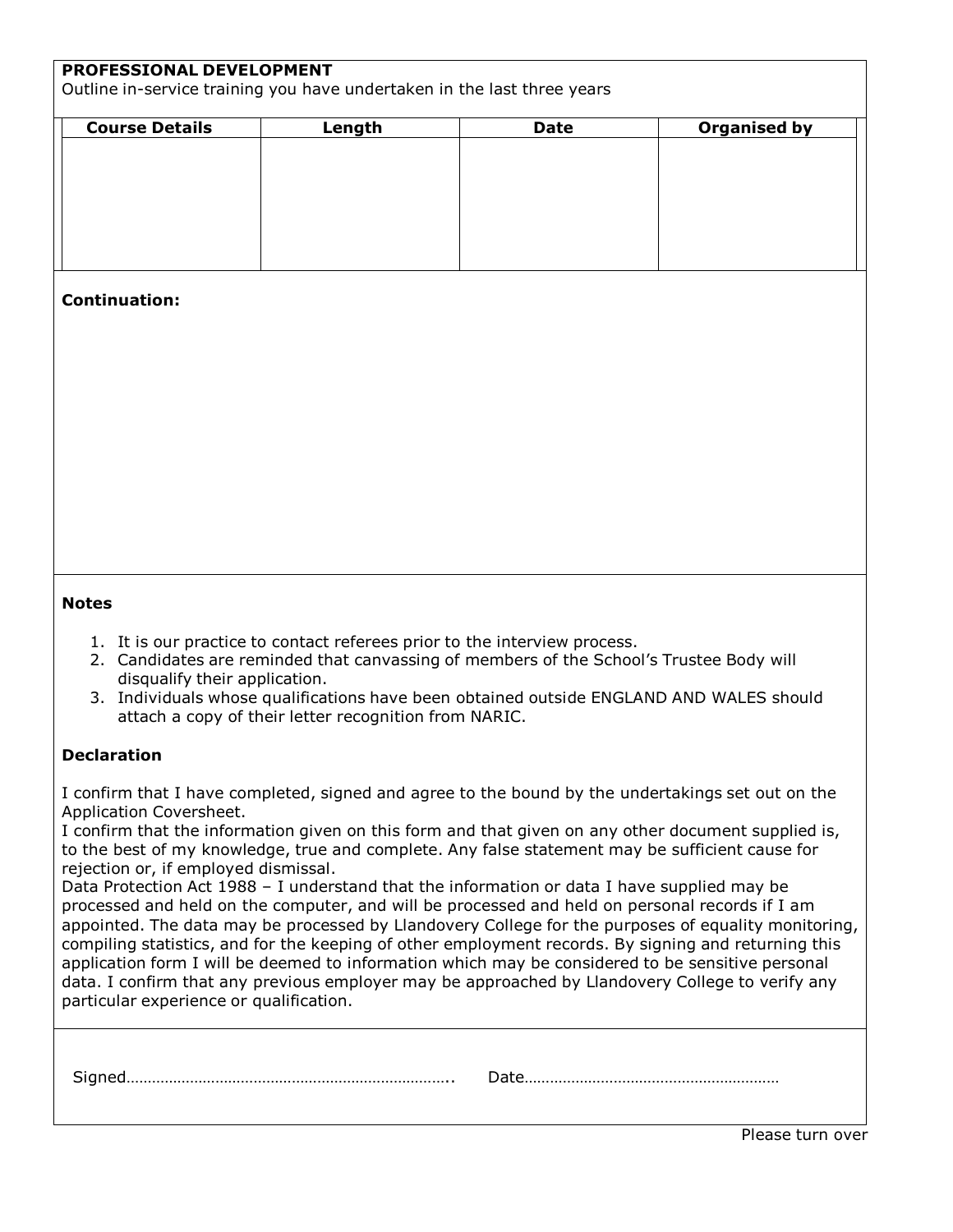

# **SUPPLEMENTARY APPLICATION COVERSHEET**

Please note this coversheet is not referred to when selecting candidates for interview but includes details which must be made available in order that the College may meet the exacting standards required of employers in the education sector.

| Position applied for                                                                                        |                                                                                                    |                                                        |                           |  |  |  |
|-------------------------------------------------------------------------------------------------------------|----------------------------------------------------------------------------------------------------|--------------------------------------------------------|---------------------------|--|--|--|
| Title                                                                                                       |                                                                                                    | Surname                                                |                           |  |  |  |
| Forenames (In full)                                                                                         |                                                                                                    |                                                        |                           |  |  |  |
| Current address:                                                                                            |                                                                                                    |                                                        |                           |  |  |  |
| period:                                                                                                     | If resident at current address for less than 5 years please provide previous addresses during this |                                                        |                           |  |  |  |
| Telephone                                                                                                   | Home                                                                                               |                                                        | Work                      |  |  |  |
| <b>Numbers</b>                                                                                              | Mobile                                                                                             |                                                        |                           |  |  |  |
| E-mail                                                                                                      |                                                                                                    |                                                        |                           |  |  |  |
| Date of birth                                                                                               |                                                                                                    |                                                        | National Insurance Number |  |  |  |
|                                                                                                             |                                                                                                    | Are you legally eligible for employment within the UK? | YES / NO                  |  |  |  |
| If you have a work permit please give the expiry date.                                                      |                                                                                                    |                                                        |                           |  |  |  |
| Do you require any special equipment or adjustments to assist you at interview?                             |                                                                                                    |                                                        |                           |  |  |  |
|                                                                                                             |                                                                                                    |                                                        |                           |  |  |  |
| Where did you see the vacancy advertised?                                                                   |                                                                                                    |                                                        |                           |  |  |  |
|                                                                                                             |                                                                                                    |                                                        |                           |  |  |  |
| Do you have any family or other connection with Llandovery College? If yes please give details              |                                                                                                    |                                                        |                           |  |  |  |
| How many days have you been absent from work or College through illness or injury in the last 12<br>months? |                                                                                                    |                                                        |                           |  |  |  |
| On how many occasions?                                                                                      |                                                                                                    |                                                        |                           |  |  |  |
| Please give details                                                                                         |                                                                                                    |                                                        |                           |  |  |  |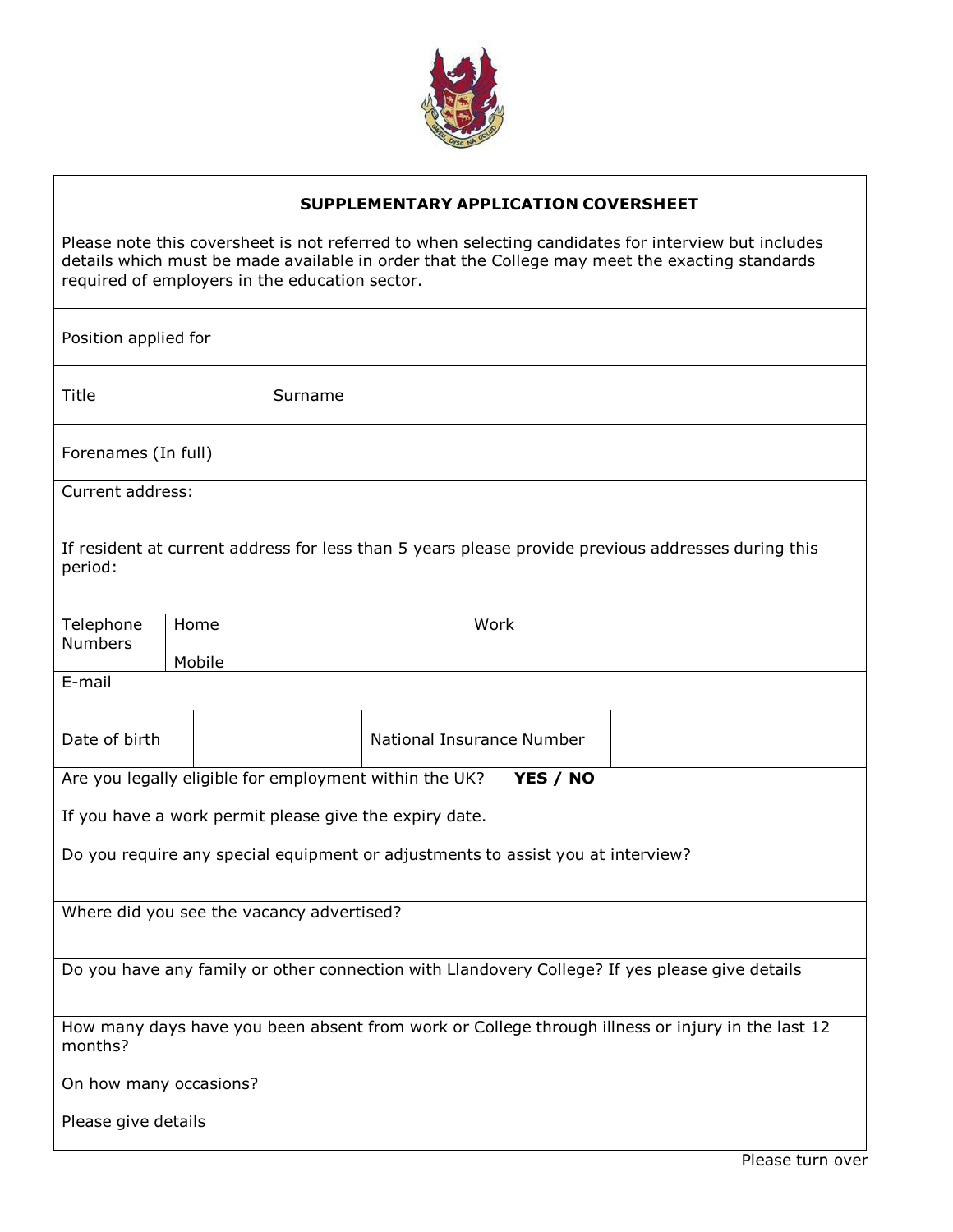# **Declaration**

I am aware that the post for which I am applying is exempt from the Rehabilitation of Offenders Act 1974 and therefore that all convictions, cautions and bind-overs, including those regarded as 'spent' must be declared. I have not been disqualified from working with children, am not named on Dfes List 99 or the Protection of Children Act List, am not subject to any sanctions imposed by a regulatory body (eg. The General Teaching Council).

Do you have any convictions, cautions or bind-overs? **YES/NO**

If the answer to the above is 'YES' , please attach, in a sealed envelope marked confidential, details of any convictions, cautions or bind-overs.

# 1. Further declarations

- 1.1 I agree that if my application is successful I shall complete a Disclosure from the Criminal Records Bureau so that an enhanced level check may be obtained by Llandovery College.
- 1.2 I understand that for any employment I currently hold or have held in the past, on either a paid or voluntary basis, my employer will be asked by Llandovery College about disciplinary offences relating to children or young persons (whether the disciplinary sanction is current or time expired), and whether I have been the subject of any child protection allegations or concerns and if so the outcome of any enquiry or disciplinary procedure. Where neither my current nor previous employment has involved working with children, my current employer will still be asked about suitability to work with children, although it may where appropriate answer not applicable if my duties have not brought me into contact with children or young persons.
- 1.3 I understand that the provision of false information is an offence and could result in the application being rejected or summary dismissal if an applicant has been selected, and possible referral to the police and/or DfES Children's Safeguarding Operation Unit.
- 1.4 I understand and agree that Llandovery College may approach any previous employer for information to verify particular experience or qualifications, before interview (unless I have made a specific written request that my current employer not be contacted until after the interview).

# 2. Notes

- 2.1 Applications will only be accepted from candidates completing and signing the Application Coversheet and the Application Form, and who provide all the information requested.
- 2.2 Candidates should be aware that all posts in the school involve some degree of responsibility for safeguarding children, although the extent of that responsibility will vary according to the nature of the post.
- 2.3 Candidates applying for a residential post should note that any accompanying adults resident at the College would also be subject to a background check from the Criminal Records Bureau. (Support staff applying for posts in boarding houses should be aware that many units of accommodation are suitable for single occupancy only).

I agree to the above undertakings and certify that all entries made on this form (or on any other form or document supplied) are complete and correct to the best of my knowledge.

Signed…………………………………………………………………. Date……………………………………………

Please return your completed application to: Personnel Department, Llandovery College, Llandovery SA20 0EE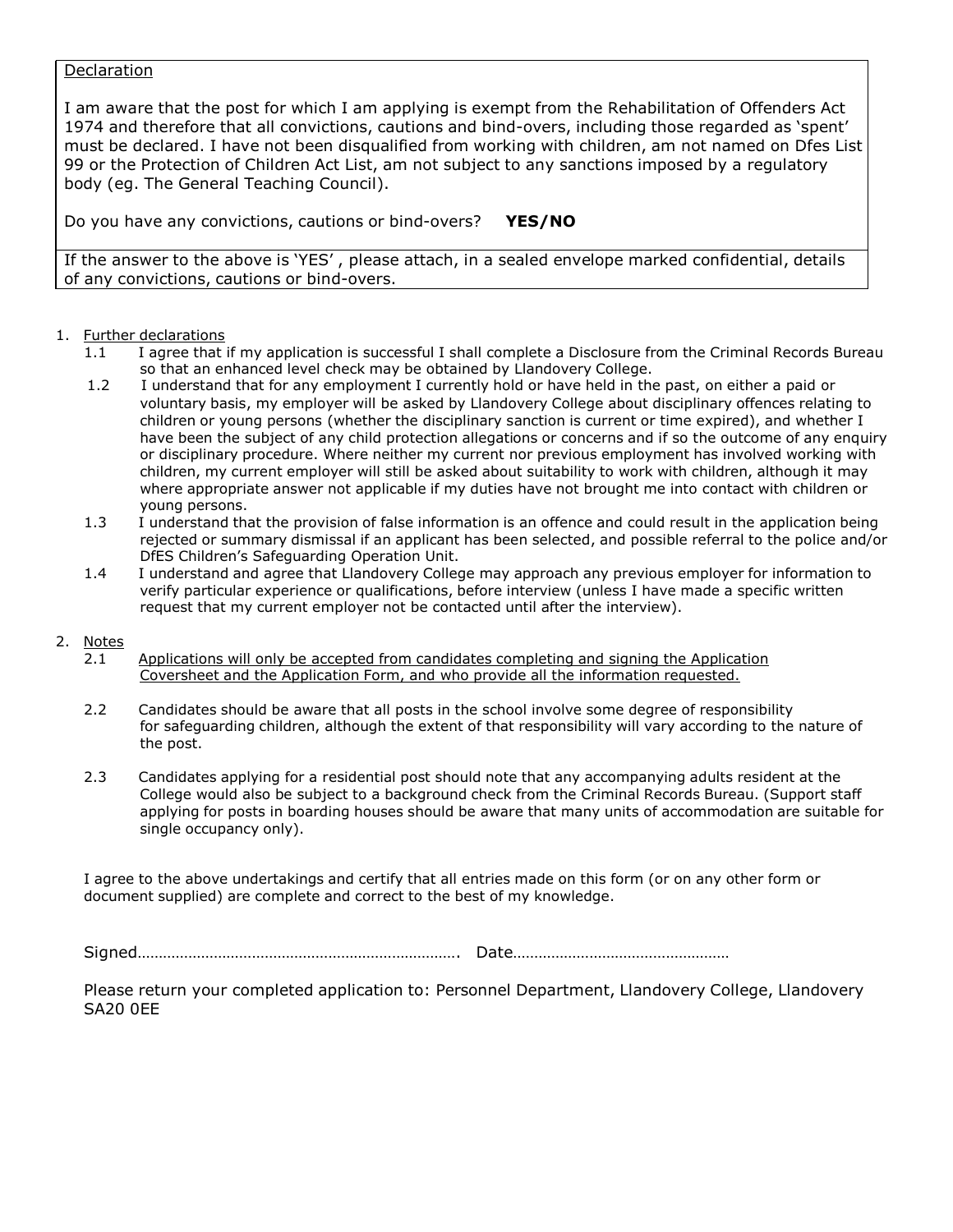

### **LLANDOVERY COLLEGE EQUAL OPPORTUNITIES POLICY AND PROCEDURES**

# **POLICY**

The School is committed to a policy of equal opportunities. As part of the equal opportunities policy we treat job applicants and members of staff in the same way regardless of their sex, marital status, age, race, colour, religion, ethnic or national origin or disability. All members of staff are requested to co-operate to ensure that the policy is implemented in full.

# **Monitoring**

All job applicants will be asked to complete a form giving details of their sex, age, ethnic origin and any disabilities. The School guarantees that this form will be used for the purpose of monitoring the effectiveness of its equal opportunities policy only.

# **Managing Staff Problems Fairly**

# **A. Disabled Persons**

Where a disabled person applies for a post or a member of staff becomes disabled the School will make reasonable adjustments to remove the disadvantages faced by the disabled person.

# **B. Discipline**

Any member of staff who discriminates against or harasses any other members of staff on the grounds of race, sex or disability will be subject to the School's disciplinary procedures. Such behaviour may well constitute gross misconduct and could result in summary dismissal.

# **C. Grievances**

Any employee who believes he or she has received less favourable treatment on grounds of age, sex, race, disability is asked to use the grievance procedure.

Sexual, age, racial or disability harassment is unlawful discrimination and improper and unacceptable behaviour. Any employee who feels that they have suffered harassment should raise the matter with the Headmaster for teaching staff, or with the Bursar for non-teaching staff. All complaints will be dealt with promptly, confidentially and impartially.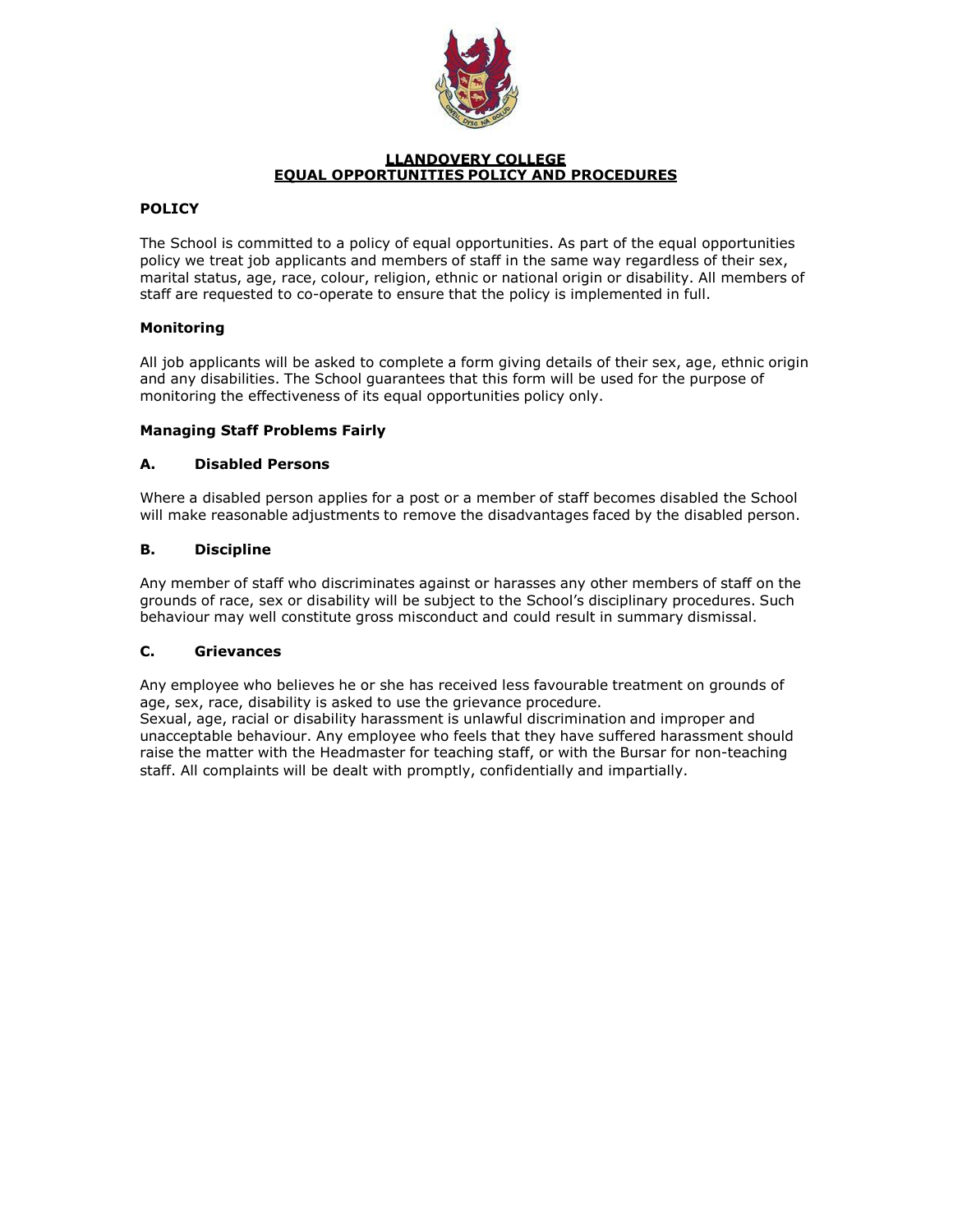

#### **LLANDOVERY COLLEGE EQUAL OPPORTUNITIES INFORMATION**

Llandovery College is an equal opportunities institution. The aim of the policy is to ensure that no iob applicant, student or employee receives less favourable treatment on grounds of sex, race, age, colour, nationality, ethnic or national origins, marital status, sexual orientation, family responsibility, and trade union activity, and disability, political or religious belief. Selection criteria and procedure will be kept under review to ensure that individuals are selected, promoted and treated on the basis of their relevant merits and abilities. Applications from persons with disabilities who have the necessary attributes are welcomed. All employees will be given equal opportunity and, where appropriate, training to progress within the organisation. The School is committed to a programme of action to make this policy fully effective for all who study and work in the institution.

In order to achieve this, Llandovery College is continuously monitoring the implementation and effectiveness of its Equal Opportunity Policy. The information requested is for statistical purposes only and will not be used for the purpose of short listing.

Would you please complete the following sections, ticking as appropriate:-

| 1. Are you | Single        | Married |
|------------|---------------|---------|
| 2. Sex     | Male          | Female  |
| 3. Age     | Date of Birth |         |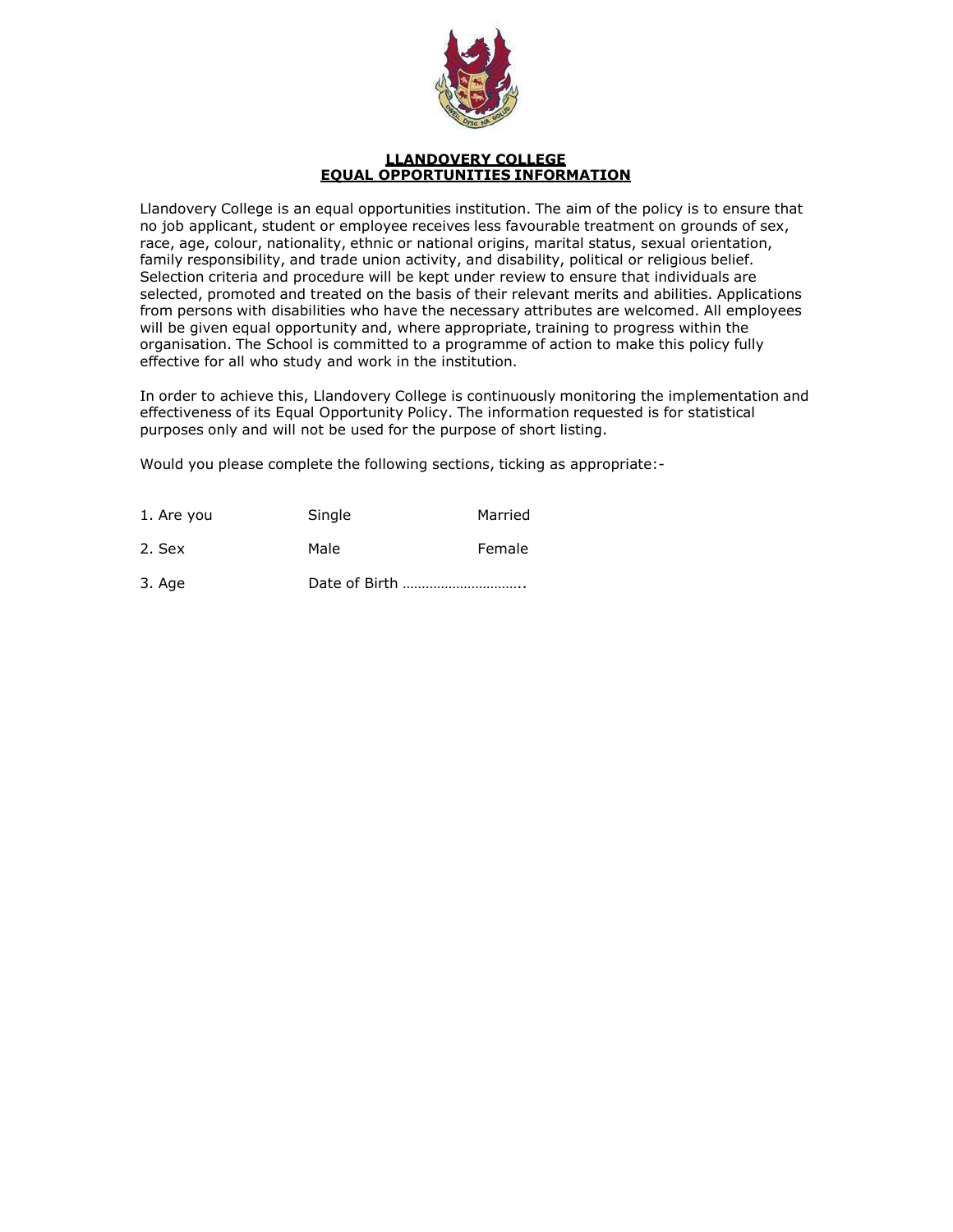

#### **LLANDOVERY COLLEGE DISABILITY INFORMATION SHEET**

# **Disability Statement**

Llandovery College is committed to pursuing a policy of equal opportunities for people with disabilities. We are working towards better employment practices to ensure applicants with disabilities receive full and fair consideration for all types of vacancies as well as for training, career development and promotion.

# **Disability Information**

Section 1 of the Disability Discrimination Act 1995 defines a person as having a disability if he or she 'has a physical or mental impairment which has a substantial and long term adverse effect on his or her ability to carry out normal day to day activities'. Long term means an impairment which has lasted or is likely to last for 12 months or more. The law requires us to make reasonable adjustments where a disabled person applies for a job. You may wish to let us know if there are any reasonable adjustments you would like us to make to assist you in your application.

**Name**…………………………………………………………………………………………...…………………………………….

Post applied for …………………………………………..........................

Do you consider that you have a disability? **YES / NO**

Is there anything which you wish to tell us about your disability?

If you are appointed to this post, do you feel that any special aids or equipment or other adjustments would be required to take account of your disability? Please give details.

Thank you for providing us with this information. This form will be treated in the strictest confidence. Please return this form with your application.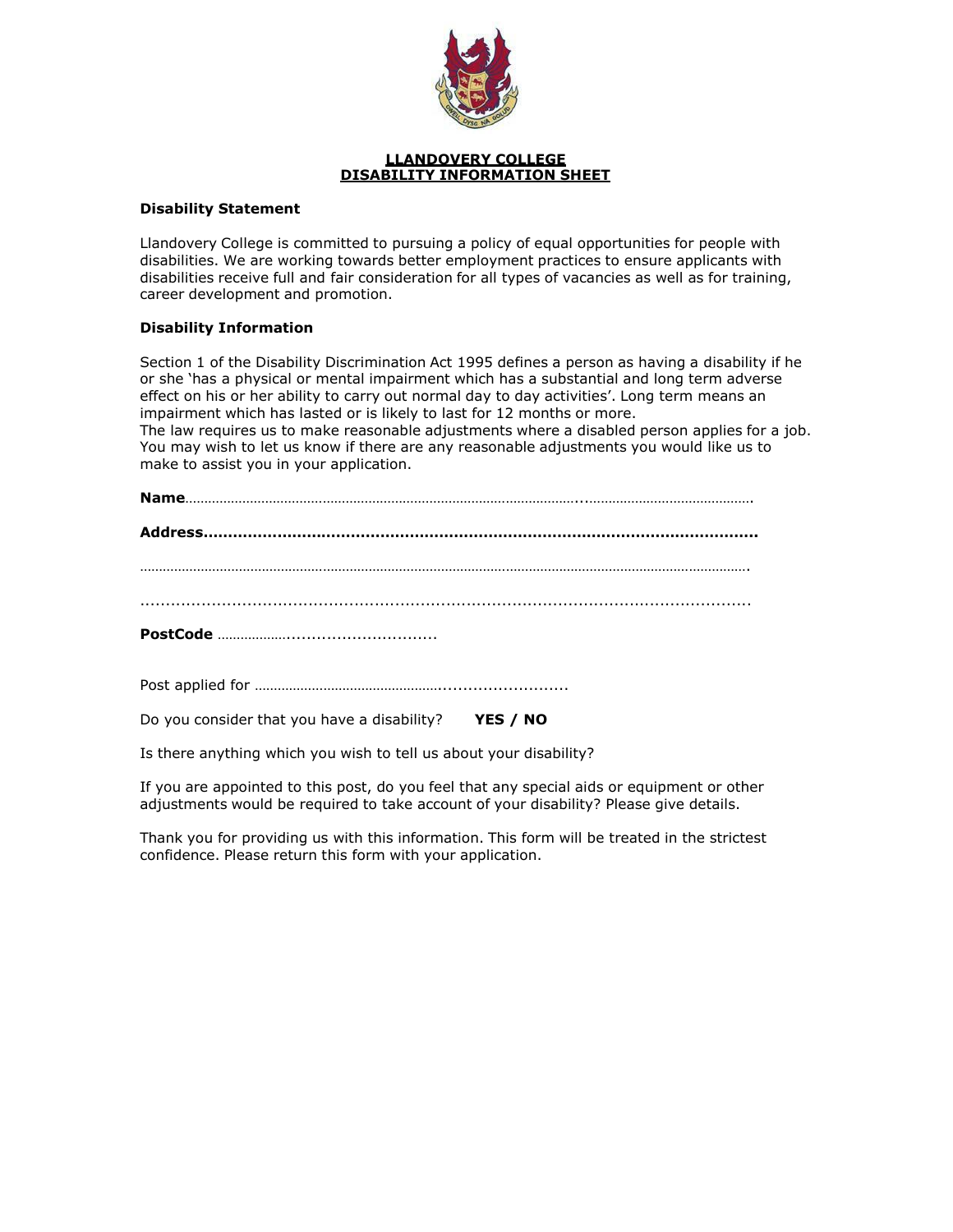

#### **LLANDOVERY COLLEGE POLICY STATEMENT ON THE RECRUITMENT OF EX-OFFENDERS**

- As an organisation using the Criminal Records Bureau (CRB) Disclosure service to assess applicants' suitability for positions of trust, Llandovery College complies fully with the CRB Code of Practice and undertakes to treat all applicants for positions fairly. It undertakes not to discriminate unfairly against any subject of a Disclosure on the basis of conviction or other information revealed.
- Llandovery College is committed to the fair treatment of its staff, potential staff or users of its services, regardless of race, age, gender, religion, sexual orientation, responsibilities for dependants, age, physical/mental disability or offending background.
- We have a written policy on the recruitment of ex-offenders, which is made available to all Disclosure applicants at the outset of the recruitment process.
- We actively promote equality of opportunity for all with the right mix of talent, skills and potential and welcome applications from a wide range of candidates, including those with criminal records. We select all candidates for interview based on their skills, qualifications and experience.
- A Disclosure is only requested after a thorough risk assessment has indicated that one is both proportionate and relevant to the position concerned. For those positions where a Disclosure is required, all application forms, job adverts and recruitment briefs will contain a statement that a Disclosure will be requested in the event of the individual being offered the position.
- Where a Disclosure is to form part of the recruitment process, we encourage all applicants called for interview to provide details of their criminal record at an early stage in the application process. We request that this information is sent under separate, confidential cover, to a designated person within Llandovery College and we guarantee that this information is only be seen by those who need to see it as part of the recruitment process.
- Unless the nature of the position allows Llandovery College to ask questions about your entire criminal record we only ask about "unspent" convictions as defined in the Rehabilitation of Offenders Act 1974.
- We ensure that all those in Llandovery College who are involved in the recruitment process have been suitably trained to identify and assess the relevance and circumstances of offences. We also ensure that they have received appropriate guidance and training in the relevant legislation relating to the employment of exoffenders, e.g. the Rehabilitation of Offenders Act 1974.
- At interview, or in a separate discussion, we ensure that an open and measured discussion takes place on the subject of any offences or other matter that might be relevant to the position. Failure to reveal information that is directly relevant to the position sought could lead to withdrawal of an offer of employment.
- We make every subject of a CRB Disclosure aware of the existence of the CRB Code of Practice and make a copy available on request.
- We undertake to discuss any matter revealed in a Disclosure with the person seeking the position before withdrawing a conditional offer of employment.

**Having a criminal record will not necessarily bar you from working with us.** This will depend on the nature of the position and the circumstances and background of your offences.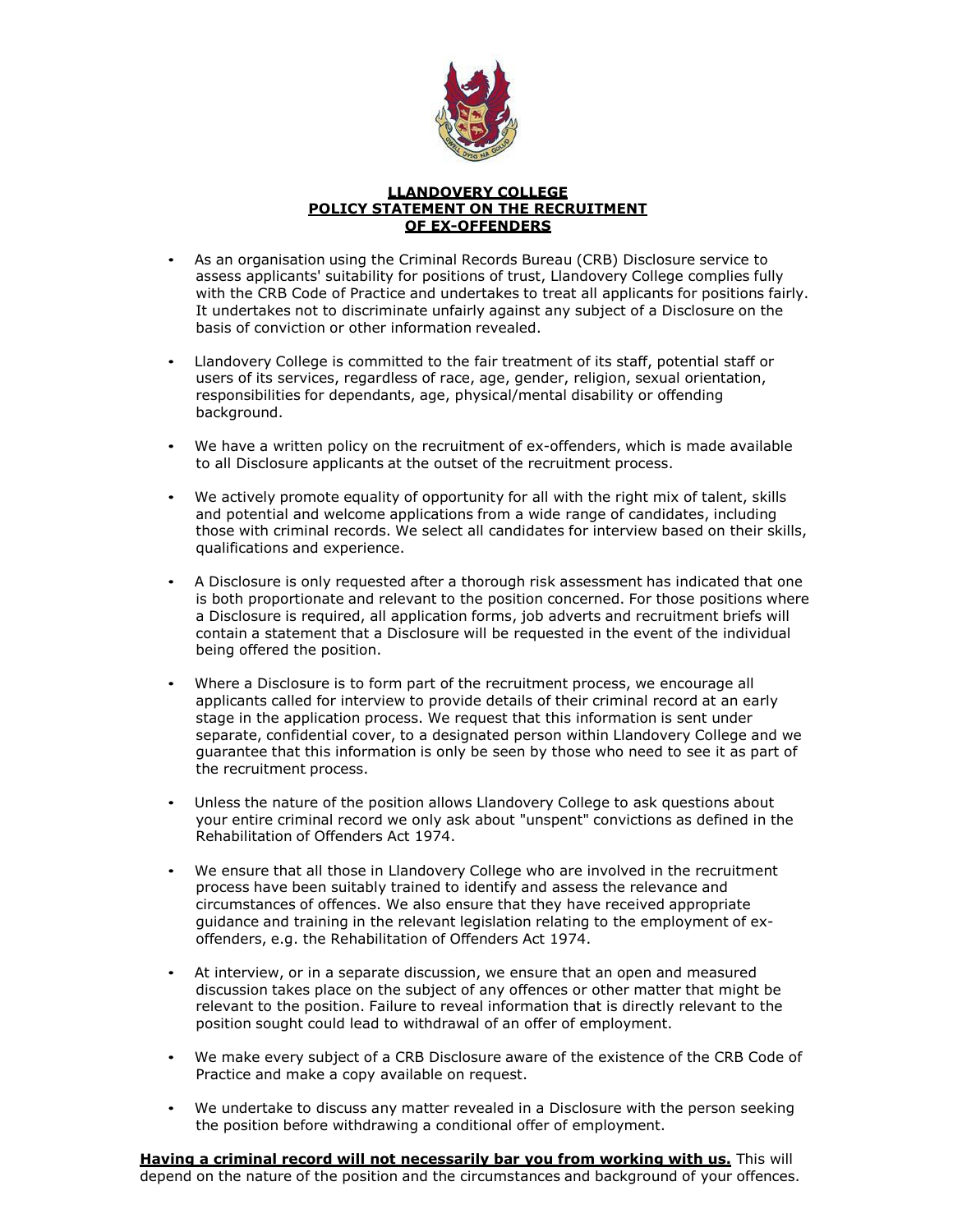

#### **LLANDOVERY COLLEGE REHABILITATION OF OFFENDERS ACT 1974 (EXCEPTIONS) ORDER 1975**

This document is to be completed by all applicants whose potential employer is Llandovery College.

The location of the position for which you are applying is exempt from the provisions of Section 4(2) of the above Act by virtue of the Rehabilitation of Offenders Act 1974 (Exceptions) Order of 1975.

Applicants are therefore not entitled to withhold information about convictions/cautions, reprimands or warnings which for other purposes are 'spent' under the provisions of the Act. In the event of employment, any failure to disclose such information will lead to disciplinary action which could result in dismissal.

1. I do\*/do not\* have any previous convictions/cautions/reprimands or warnings\* (\* delete as applicable)

> ................................... ........................... Signed & dated by Interviewer/Assessor

2. If you do have a previous conviction/caution/reprimand or warning then please complete the following –

a) What is the nature of the conviction/caution/reprimand or warning

…………………………………………………………………………..............................

b) On what date were you convicted/cautioned reprimanded or warned

…………………………………………………………………………................................ c)

What was the sentence? ………………………………………………....................

……………………………………………………………………………..............................

I, declare that the information given above is true to the best of my knowledge.

Signed:………………………………………. Date: …………………………………. (Prospective Employee)

*Interviewer/Assessor – please sign under Question 1 at the time of Interview/Assessment.*